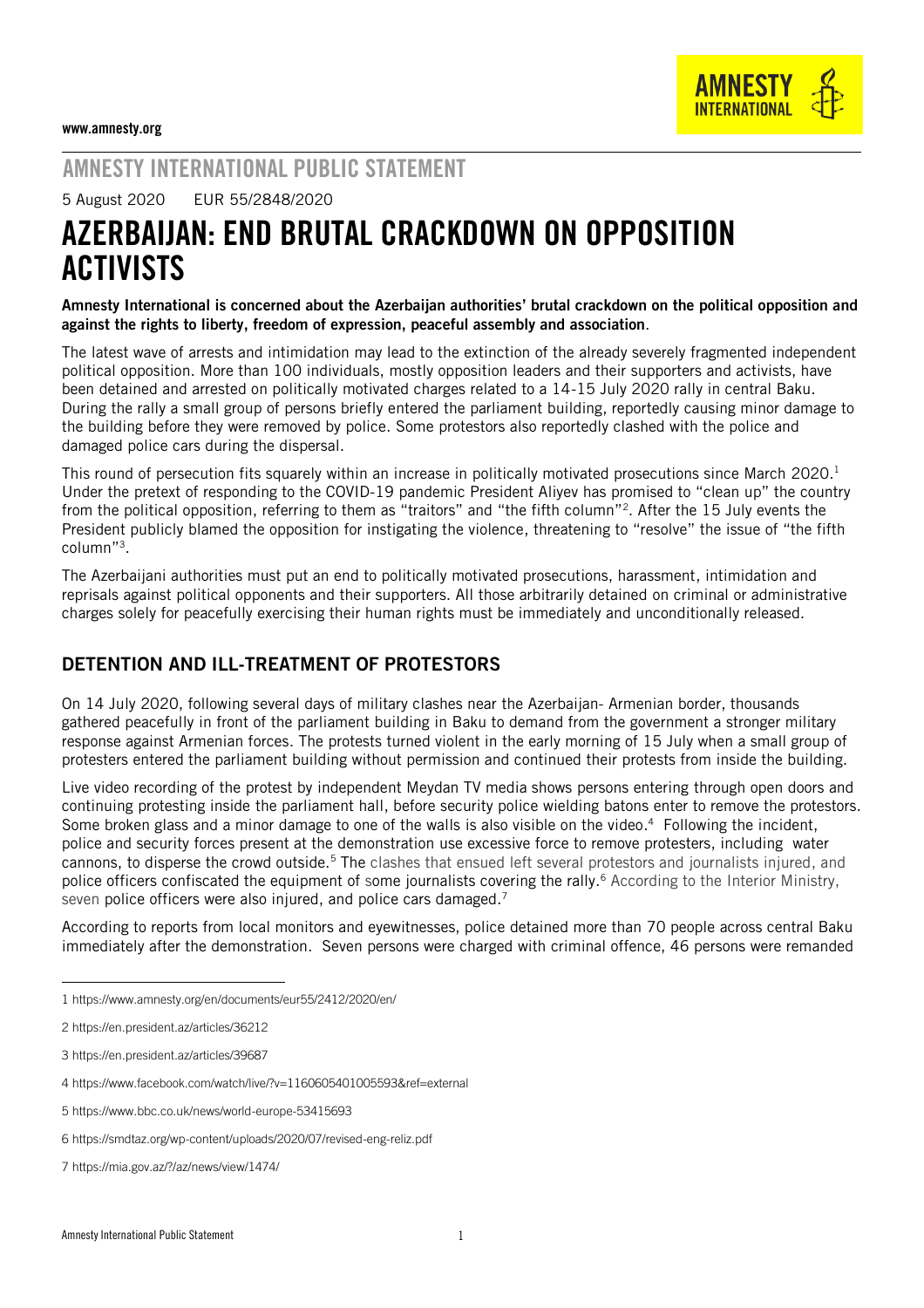in administrative detention ranging from 15 to 60 days, and the rest were released without charges after being detained for up to three days.

Sources told Amnesty International that the detained persons were held in crowded, hot, unventilated police detention rooms with limited food and water. They were also denied access to a lawyer and were not able to contact their families. Police demanded that some of the detained persons unlock their phones for examination of their personal correspondence. There were also reports of torture and other ill-treatment in detention, such as psychological pressure and beatings.<sup>8</sup>

Several persons who were not charged with any crimes or administrative violations were held in police stations for longer than 48 hours, in violation of Azerbaijani law. Those charged with administrative and criminal offences also remained in police detention after the remand hearings instead of being transferred to penitentiary facilities within 24 hours as required by the law.<sup>9</sup>

The Azerbaijani authorities have a legal obligation to ensure that detainees are held in humane detention conditions and are not subjected to torture and other ill-treatment. Given concerns about the widespread use of torture and other ill-treatment in police departments and detention centers, it is crucial that detainees are guaranteed legal counsel and the right to inform their family members about their detention and place of custody. Persons in detention not bought to trial within 48 hours as required by the law, should be released pending trial, and prolonged and incommunicado detentions are a breach of Azerbaijan's international human rights obligations.

Authorities must also ensure and guarantee the right of detainees to challenge the lawfulness of their detention and have access to lawyers of their choice. Those suspected of committing violence or illegal acts must be promptly brought to justice in line with international standards.

#### CLAMPDOWN ON THE OPPOSITION

In addition to the 70 persons arrested during the 14-15 July rally, the Azerbaijani authorities detained scores of activists and opposition leaders in its aftermath.

On 15 July, the Office of the Prosecutor opened a criminal case<sup>10</sup> into the acts of violence committed during the rally, the same day that President Aliyev publicly accused the opposition Popular Front of Azerbaijan Party (PFPA) of "infiltrating the masses" and "inducing people to take illegal actions."  $11$ 

According to local human rights monitors, at least 60 [more people](https://eur02.safelinks.protection.outlook.com/?url=https%3A%2F%2Fgozetci.az%2Fen%2Fupdated-list-of-popular-front-party-members-and-activists-detained-following-the-support-for-karabakh-rally-on-14-july%2F&data=02%7C01%7Cnatalia.nozadze%40amnesty.org%7Cba94e1b7e6db44c0bbf408d833bb58ee%7Cc2dbf829378d44c1b47a1c043924ddf3%7C0%7C0%7C637316227028437820&sdata=1p4%2FHIEKiEBw5kzgVxWI61KaHRHCPy292NFM0bzG0dg%3D&reserved=0) have been detained and arrested on charges ranging from violation of public order to resisting police. The arrests have specifically targeted the PFPA. Out of at least 60 detained approximately 40 are reported to be members and supporters of the PFPA, including four senior members:

Asif Yusifli and Bakhtiyar Imanov, members of the PFPA Presidium (a decision-making body of the party), were arrested on 18 July and charged under the criminal code of Azerbaijan with destruction of property (Article 186.2.1), violation of public order (Article 233), and resisting police orders (Article 315). The same day, the Nasimi District Court of Baku remanded both men to three months' detention. If convicted they face up to seven years in prison.

Fuad Gakhramanli, deputy chairman of the PFPA, was detained by police at his home on 23 July. Mammad Ibrahim, advisor to the chairman, was arrested on 26 July while bringing supplies to his own son in detention. In addition to charges of public disorder, damaging property and resisting police, the two were charged with committing acts aimed at violent seizure of power (Article 278), in connection with the 14-15 July rally. If convicted they face up to 20

-



<sup>8</sup> Amnesty International telephone interviews with lawyers and local monitors 29-30 July. See as well[: https://smdtaz.org/wp](https://smdtaz.org/wp-content/uploads/2020/07/revised-eng-reliz.pdf)[content/uploads/2020/07/revised-eng-reliz.pdf](https://smdtaz.org/wp-content/uploads/2020/07/revised-eng-reliz.pdf)

<sup>9</sup> Under the Code of Criminal Procedure of Azerbaijan, criminal suspects can be detained for up to 48 hours before being brought before a judge to authorize their continued detention on remand. If the court approves the detention pending trial, detainees must be transferred from police detention facilities to penitentiary facilities within 24 hours of their remand hearing.

<sup>10</sup> <https://mia.gov.az/?/az/news/view/1474/>

<sup>11</sup> <https://en.president.az/articles/39687>